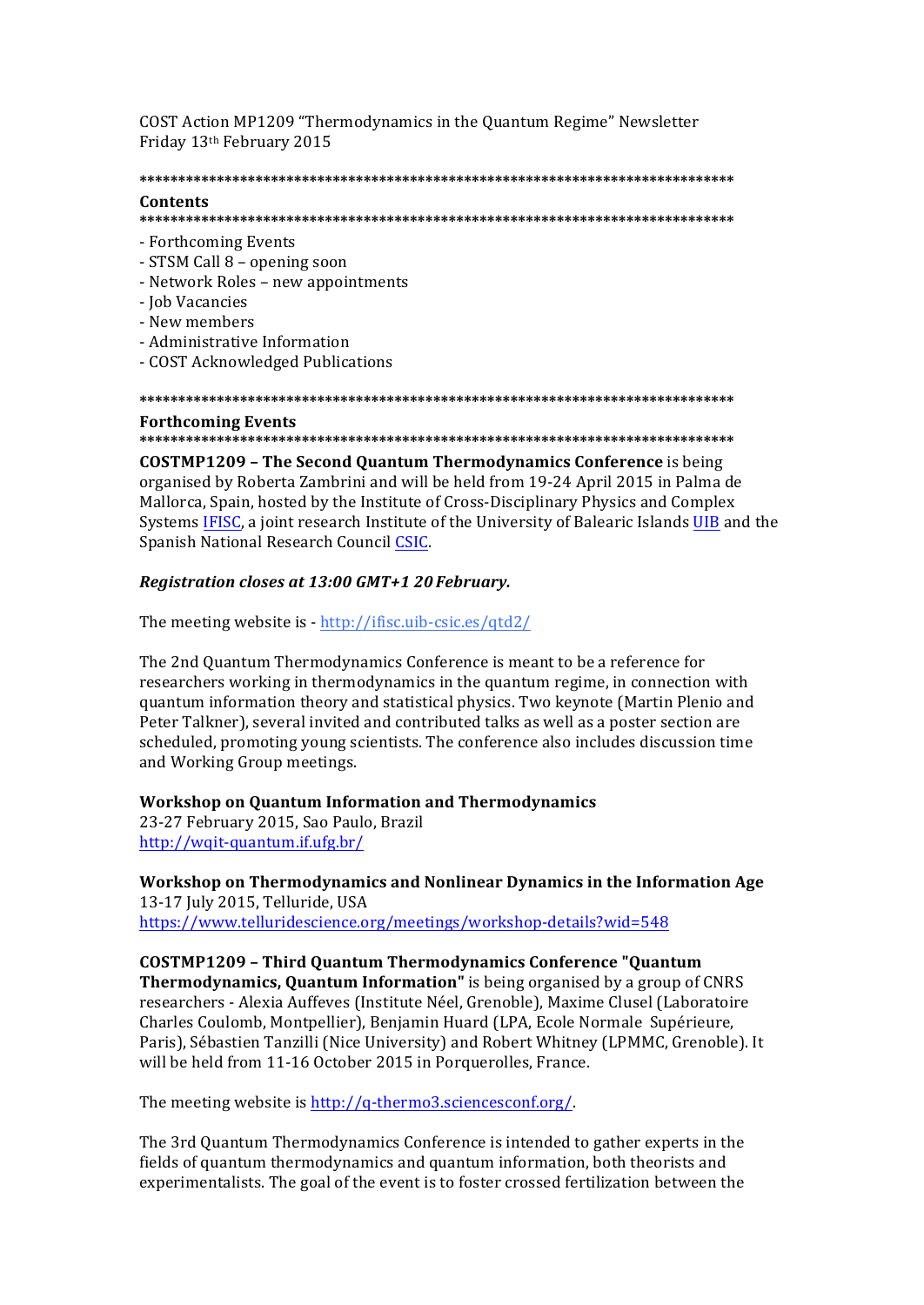different communities. Potential experiments in the field will be particularly considered, building on the wide range of devices able to process quantum information, whose recent developments have been spectacular.

Please note that the deadline for abstract submission is 2 April 2015.

# 

## **STSM Call 8 - opening soon**

The final STSM Call for this budget period will open on March 1st http://qut.ethz.ch/stsm.

## **Network Roles - new appointments**

In Newsletter 12, October 2014, network members were asked to contact us if they'd like to be involved with several of the roles within the network. As a result of this, and also the desire of some of the existing role holders to relinquish their positions, some changes in role holders have been made.

We would like to thank the role holders who have stepped down - Massimilano Esposito (STSM co-ordinator), Lidia del Rio & Mario Ziman (webmasters) and Kilian Singer (ESR Representative) for their hard work and the contribution they have made to the network. We would also like to thank the people who have remained in post for their continuing contributions.

The network roles are now:

**STSM Coordinators: ESR Representatives: Equalities Representatives:** Webmaster: Dissemination/Outreach Co-ordinators: Andrei Manolescu & Mauro Paternostro André Xuereb & Amikam Levy Yasser Omar & Roberta Zambrini **Marion Baxter-Sibley** James Millen & André Xuereb

The website will be updated to reflect these changes shortly.

# **Iob Vacancies** Open PhD position in quantum thermodynamics theory at the University of Exeter, with Dr Janet Anders. Full funding for UK students. Application deadline is 13th February 2015. http://www.exeter.ac.uk/studying/funding/award/?id=1729

# 

#### **New Members**

3 new members have joined the network since the last newsletter.

# **Administrative Information**